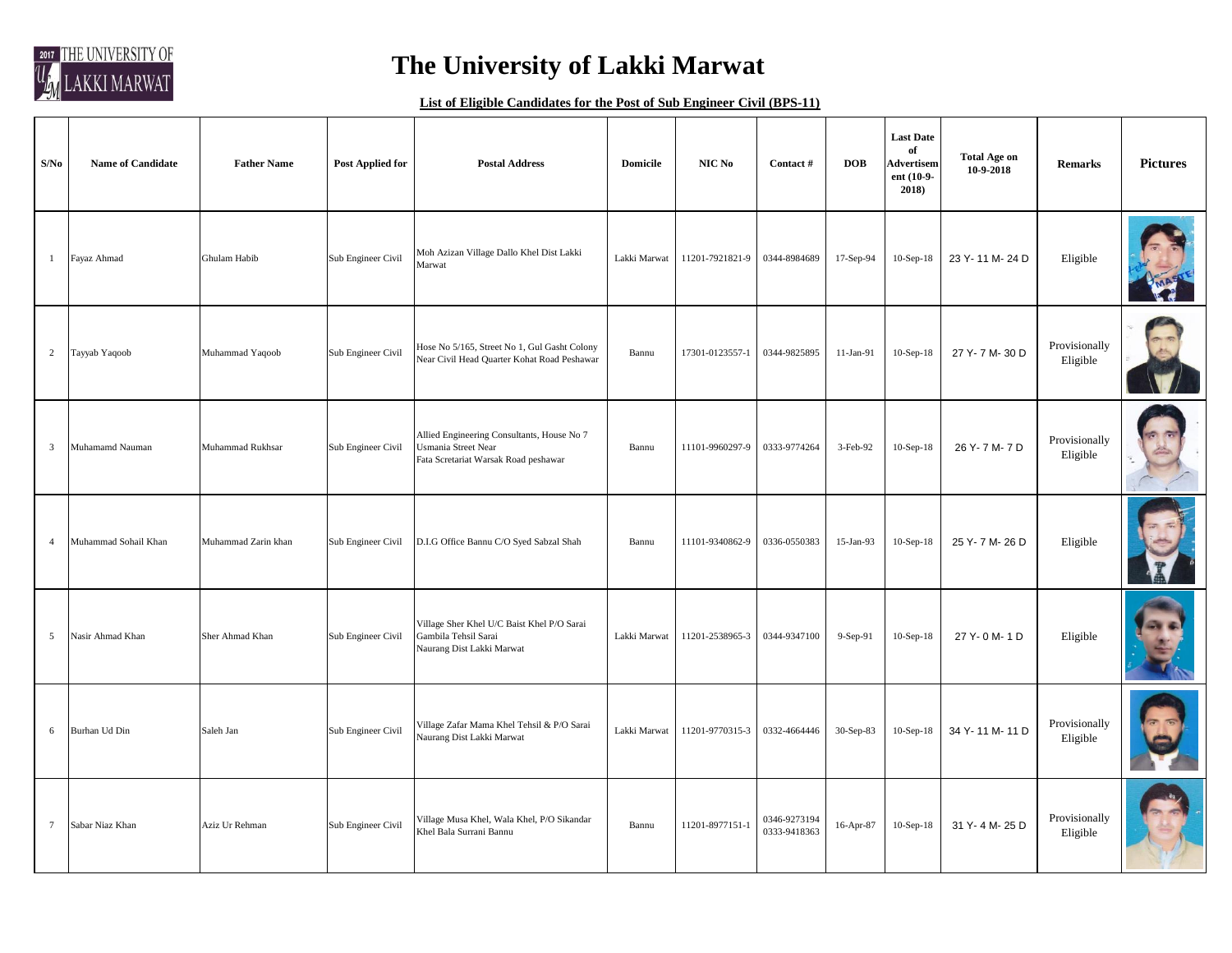| 8  | Abdul Waheed      | Rehmat Ullah Khan   | Sub Engineer Civil | Village Kotka Gul Badshah P/O Kalan Dist &<br>Tehsil Lakki Marwat          | Lakki Marwat | 11201-1842001-9              | 0310-0096551 | 11-May-90 | $10-Sep-18$ | 28 Y-3 M-30 D  | Provisionally<br>Eligible |            |
|----|-------------------|---------------------|--------------------|----------------------------------------------------------------------------|--------------|------------------------------|--------------|-----------|-------------|----------------|---------------------------|------------|
| 9  | Ismail Khan       | Pasham Khan         | Sub Engineer Civil | Karmu Khel P/O Titter Khel Dist Lakki Marwat                               | Lakki Marwat | 11201-6381387-9              | 0346-9491961 | 2-Dec-91  | 10-Sep-18   | 26 Y-9 M-8 D   | Provisionally<br>Eligible |            |
| 10 | Saeed Akhtar      | Ikram Ullah         | Sub Engineer Civil | Near Gomal Filling Station Multan Road Dist<br>Dera Ismail Khan            | Lakki Marwat | 12101-3884979-9              | 0344-9393594 | 15-Dec-92 | $10-Sep-18$ | 25 Y-8 M-26 D  | Provisionally<br>Eligible | ন ভি       |
| 11 | Jahanzeb Khan     | Munawar Khan        | Sub Engineer Civil | Kotka Muhammad Jan, Village & P/O Tajori<br>Tehsil & Dist Lakki Marwat     | Lakki Marwat | 11201-9184578-1              | 0314-9494929 | 5-May-91  | $10-Sep-18$ | 27 Y-4 M-5 D   | Provisionally<br>Eligible |            |
| 12 | Shahzeb Khalid    | Khalid Javed        | Sub Engineer Civil | House No 525/C Near Govt High School N0 2<br><b>Bannu City</b>             | Bannu        | 11101-2123676-9              | 0332-9793282 | 21-Mar-97 | $10-Sep-18$ | 21 Y-5 M-20 D  | Provisionally<br>Eligible |            |
| 13 | Sharif Ullah Khan | Muhammad Hanif Khan | Sub Engineer Civil | Shafiullah Medical Store T.H.Q Hospital Sarai<br>Naurang Dist Lakki Marwat | Lakki Marwat | 11201-7118086-7              | 0310-9656179 | 5-Apr-91  | $10-Sep-18$ | 27 Y-5 M-5 D   | Provisionally<br>Eligible |            |
| 14 | Fazal Rahim       | Sardar Ali Khan     | Sub Engineer Civil | Moh Ghaibi Khel Village Dallo Khel Tehsil &<br>Dist Lakki Marwat           | Lakki Marwat | 11201-4726590-9              | 0345-5361660 | 25-Sep-89 | $10-Sep-18$ | 28 Y-11 M-16 D | Provisionally<br>Eligible |            |
| 15 | Adnan Khan        | Abdul Majeed Khan   | Sub Engineer Civil | Moh Maidan House Majeed Khan, Street<br>Majeed Khan Tehsil & Dist<br>Tank  | Tank         | 12201-6339911-7              | 0345-9845501 | 26-Oct-88 | $10-Sep-18$ | 29 Y-10 M-15 D | Provisionally<br>Eligible | $\sqrt{2}$ |
| 16 | Abdur Rehman      | Ihsan Ullah         | Sub Engineer Civil | Moh Haqdad Abad Mina Khel Gul Muhammad<br>Shop Dist Lakki Marwat           |              | Lakki Marwat 11201-1878783-7 | 0314-3131844 | 12-Mar-94 | $10-Sep-18$ | 24 Y-5 M-29 D  | Eligible                  |            |